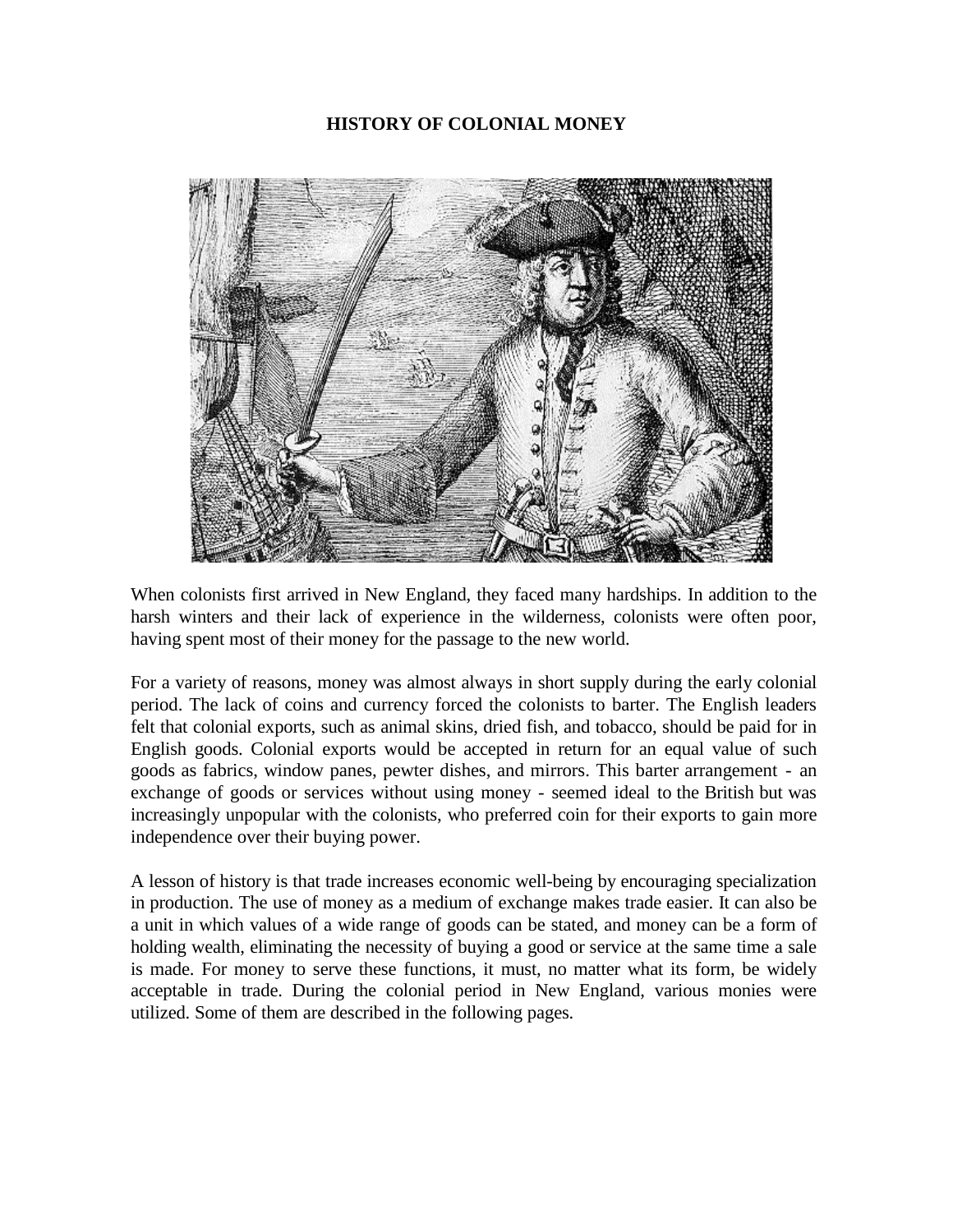### **WAMPUM**

Wampum, one of the first money forms, was introduced to New England in 1627 by Dutch settlers in New York who traded with Indians. Wampum was made of sea shells, primarily quahog shells. In 1637, wampum was made legal tender - accepted as payment for taxes - in Massachusetts and proved successful in trading with Indians. But wampum soon proved to have its problems, as the usage of poor shells, along with artificial color, made it lose its value. Wampum was very fragile, and by 1661 it was no longer considered legal tender.

# **COMMODITY MONEY OR "COUNTRY PAY"**

Colonists often resorted to the use of commodity money, where a colony's principal commodity would circulate as a medium of exchange. The Massachusetts Bay Colony used corn and beaver skins as its medium of exchange. In the Southern colonies, it was tobacco and rice; and throughout most of the colonies, animal skins, corn, powder and gun shot, and livestock were often used. Since the market value of commodity money was determined by supply and demand, its value as money often decreased when there was an oversupply in the marketplace. In addition, commodity money lacked uniform quality, and was prone to spoilage, difficult to transport, and costly to store.

### **FOREIGN COINS**

Colonists always preferred specie (gold and silver coin) to other forms of payment, but, when colonists first arrived, they brought very little precious metal with them from Europe. Nevertheless, maritime trade succeeded in bringing foreign coins to New England, because the colonies traded with England and the Spanish West Indies, where many coins circulated.

Foreign coins were also supplied by piracy, which was a fairly common practice in the 16th and 17th centuries. Pirates liked to spend their loot in Massachusetts and other New England colonies because they received attractive rates for their foreign coins. The most common coin circulating in the colonies was the Spanish piece-of-eight, also known as the Spanish dollar. It was divided into eight reals. The coin circulated in the United States as legal tender until 1857. The term "two bits," or reals, meaning a quarter dollar, is still used.

There were problems with the foreign coins circulating in the different colonies. The value of the coins varied from colony to colony, and attempts to place an equal value on the coins failed. Because of the different values, they were used most often in colonies where the purchasers could get the most for their money.

#### **NEW ENGLAND COINAGE**

By 1652, the problem resulting from a shortage of coins had become extreme. England had turned a deaf ear to the colonists' plea for specie, and the colonial leaders did not believe that the people should have to continue using the mixture of foreign coins,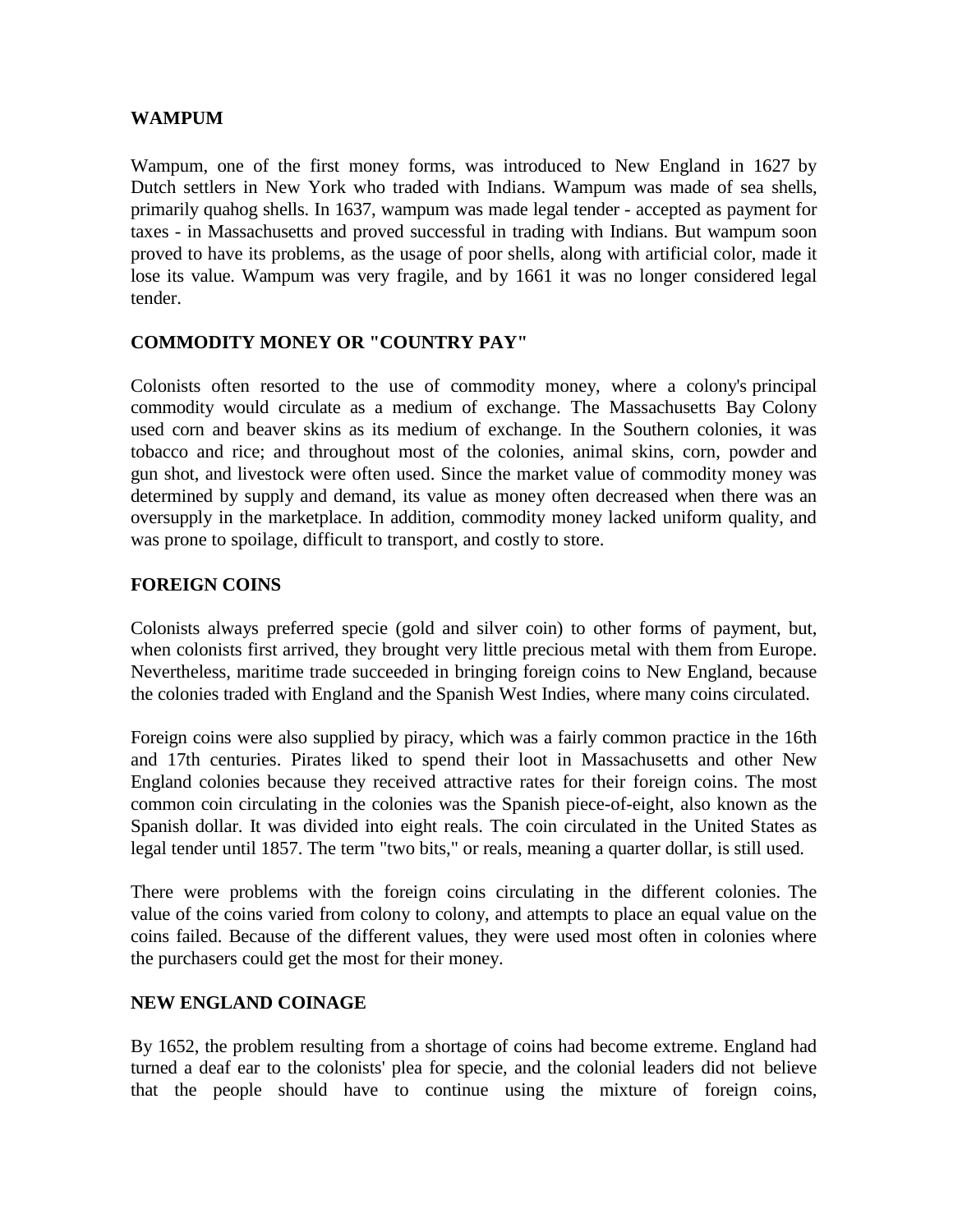wampum, bullets, and barter objects any longer. In an effort to provide more good coin to further trade and commerce, the Massachusetts Bay Colony established an illegal mint in Boston in 1652. The General Court of Massachusetts appointed John Hull as mint master, and the first coin issued by the mint was the New England in 1652. It had the letters NE on one side and the denomination in Roman numerals on the other. It was not a successful coin because the simple design invited counterfeiting and "washing" or "clipping" (the practices of shaving the tops and cutting pieces off the sides). Its production was terminated after four months, but the need for metallic coin continued to exist.

On October 19, 1652, the Massachusetts General Court decreed that "for the prevention of clipping of all such pieces of money as shall be coined with-in this jurisdiction, it is ordered by this Courte and the authorite thereof, that henceforth all pieces of money coined shall have a double ring on either side, with this inscription, Massachusetts, and a tree in the center on one side, and New England and the yeare of our Lord on the other side."

These coins were the famous "tree" pieces. There were Willow Tree Shillings, Oak Tree Shillings, and Pine Tree Shillings. The Pine Tree was the last to be coined, and today there are specimens in existence, which is probably why all of these early coins are referred to as Pine Tree shillings.

In 1684 the charter of Massachusetts was revoked by the king, and the mint was ordered to close.

# **BILLS OF CREDIT**

In 1690, the Massachusetts Bay Colony was authorized to raise troops to help British soldiers fight in King William's War. The King allowed the colony to pay soldiers with Bills of Credit - a promise to pay in the future - printed on paper by the colony. The crudely printed notes were issued in denominations of five, ten, and twenty shillings. They read: "This indented Bill of Five Shillings due from the Massachusetts Colony to the Possessor shall be in value equal to money and shall be accordingly accepted by the Treasurer and Receiver Subordinates to him in all Public payments and for any stock at any time in the Treasury - New England, February the third, 1690. By order of the General Court."

The bills issued by the Massachusetts colony circulated freely, and eventually each New England province began to print its own notes. The bills were meant to represent shares of commodities such as corn, grain, cattle, and ultimately silver. Some of these early experiments with paper money were successful, but in many cases the bills were seldom redeemed as promised because of the shortage of gold and silver coin. As they became more and more popular, the bills were redeemed less often; however, the colony kept issuing them, causing their value to drop.